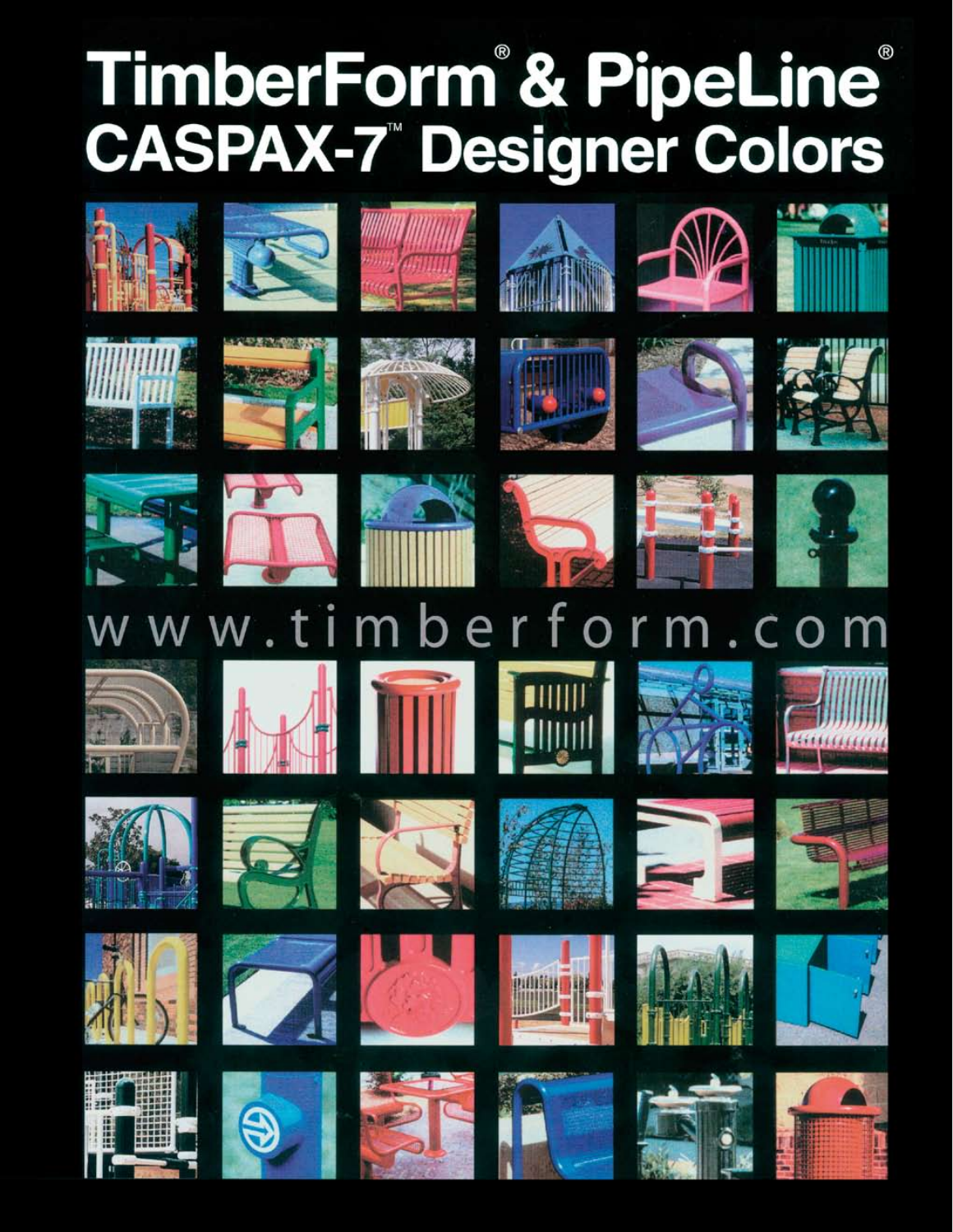## TimberForm® & PipeLine® Designer ColorBook®

| <b>CC-1000</b> | CC-1019 | <b>CC-2008</b> | CC-3014 | <b>CC-4008</b> | CC-5014 |
|----------------|---------|----------------|---------|----------------|---------|
|                |         |                |         |                |         |
| CC-1001        | CC-1020 | <b>CC-2009</b> | CC-3015 | CC-4009        | CC-5015 |
|                |         |                |         |                |         |
| CC-1002        | CC-1021 | CC-2010        | CC-3016 | CC-4010        | CC-5017 |
|                |         |                |         |                |         |
| CC-1003        | CC-1023 | CC-2011        | CC-3017 | CC-5000        | CC-5018 |
|                |         |                |         |                |         |
| CC-1004        | CC-1024 | CC-2012        | CC-3018 | CC-5001        | CC-5019 |
|                |         |                |         |                |         |
| CC-1005        | CC-1027 | CC-3000        | CC-3020 | CC-5002        | CC-5020 |
|                |         |                |         |                |         |
| CC-1006        | CC-1028 | CC-3001        | CC-3022 | CC-5003        | CC-5021 |
|                |         |                |         |                |         |
| CC-1007        | CC-1032 | CC-3002        | CC-3027 | CC-5004        | CC-5022 |
|                |         |                |         |                |         |
| CC-1011        | CC-1033 | CC-3003        | CC-3031 | CC-5005        | CC-5023 |
|                |         |                |         |                |         |
| CC-1012        | CC-1034 | CC-3004        | CC-4001 | CC-5007        | CC-5024 |
|                |         |                |         |                |         |
| CC-1013        | CC-1037 | CC-3005        | CC-4002 | CC-5008        | CC-6000 |
|                |         |                |         |                |         |
| CC-1014        | CC-2000 | CC-3007        | CC-4003 | CC-5009        | CC-6001 |
|                |         |                |         |                |         |
| CC-1015        | CC-2001 | CC-3009        | CC-4004 | CC-5010        | CC-6002 |
|                |         |                |         |                |         |
| CC-1016        | CC-2002 | CC-3011        | CC-4005 | CC-5011        | CC-6003 |
|                |         |                |         |                |         |
| CC-1017        | CC-2003 | CC-3012        | CC-4006 | CC-5012        | CC-6004 |
|                |         |                |         |                |         |
| CC-1018        | CC-2004 | CC-3013        | CC-4007 | CC-5013        | CC-6005 |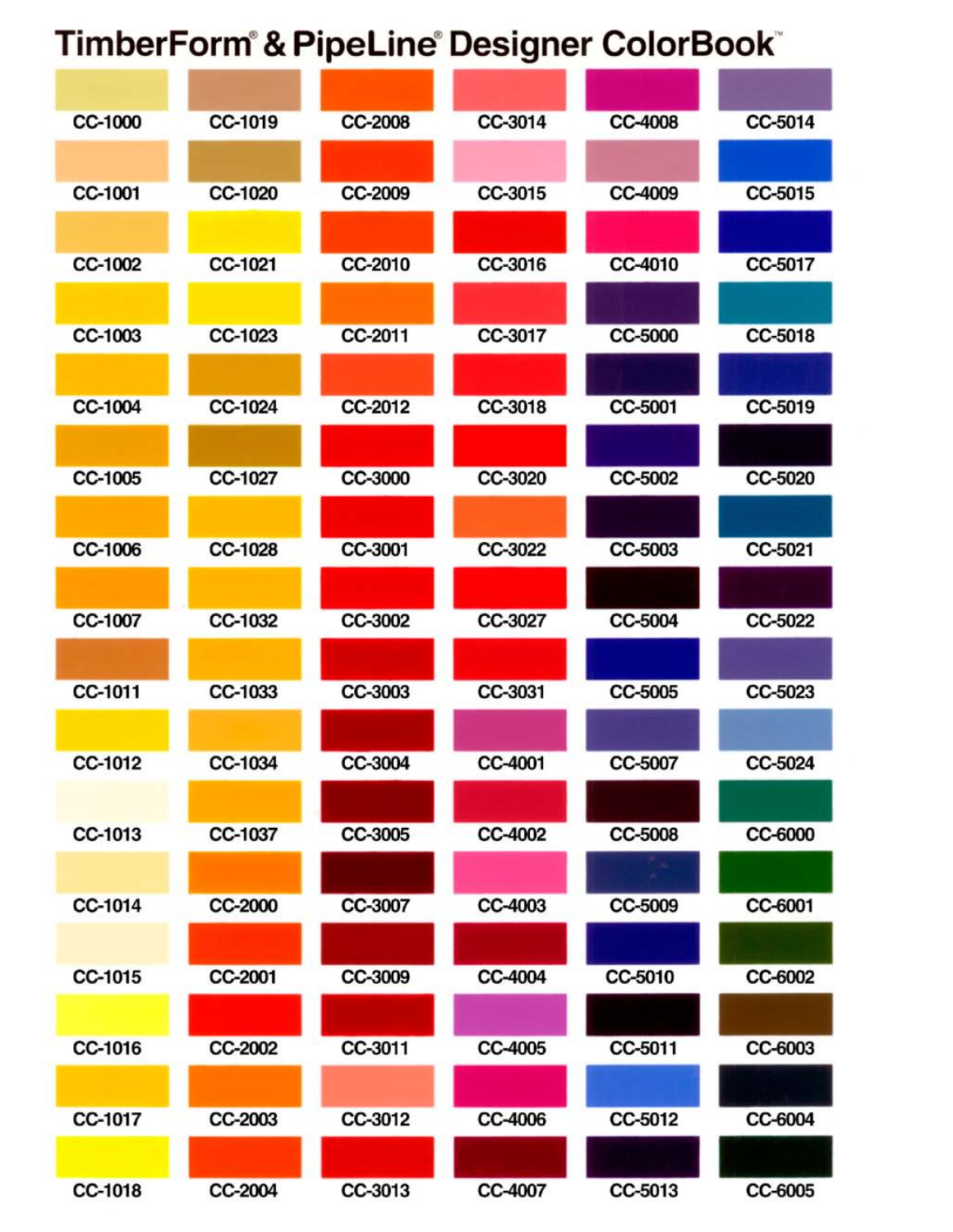## *Lead-Free Polyester Powder Coating Colors "For Signature Projects"*

| CC-6006 | CC-6022        | <b>CC-7006</b> | <b>CC-7032</b> | CC-8001        | <b>CC-8023</b> |
|---------|----------------|----------------|----------------|----------------|----------------|
|         |                |                |                |                |                |
| CC-6007 | CC-6024        | <b>CC-7008</b> | <b>CC-7033</b> | CC-8002        | <b>CC-8024</b> |
|         |                |                |                |                |                |
| CC-6008 | CC-6025        | <b>CC-7009</b> | <b>CC-7034</b> | <b>CC-8003</b> | <b>CC-8025</b> |
|         |                |                |                |                |                |
| CC-6009 | CC-6026        | <b>CC-7010</b> | <b>CC-7035</b> | <b>CC-8004</b> | CC-8028        |
|         |                |                |                |                |                |
| CC-6010 | <b>CC-6027</b> | <b>CC-7011</b> | <b>CC-7036</b> | <b>CC-8007</b> | CC-9001        |
|         |                |                |                |                |                |
| CC-6011 | CC-6028        | <b>CC-7012</b> | <b>CC-7037</b> | <b>CC-8008</b> | <b>CC-9002</b> |
|         |                |                |                |                |                |
| CC-6012 | CC-6029        | <b>CC-7013</b> | <b>CC-7038</b> | CC-8011        | CC-9003        |
|         |                |                |                |                |                |
| CC-6013 | CC-6032        | <b>CC-7015</b> | <b>CC-7039</b> | CC-8012        | CC-9004        |
|         |                |                |                |                |                |
| CC-6014 | CC-6033        | <b>CC-7016</b> | CC-7040        | CC-8014        | <b>CC-9005</b> |
|         |                |                |                |                |                |
| CC-6015 | CC-6034        | CC-7021        | <b>CC-7042</b> | CC-8015        | CC-9010        |
|         |                |                |                |                |                |
| CC-6016 | <b>CC-7000</b> | CC-7022        | CC-7043        | CC-8016        | CC-9011        |
|         |                |                |                |                |                |
| CC-6017 | <b>CC-7001</b> | CC-7023        | CC-7044        | CC-8017        | <b>CC-9016</b> |
|         |                |                |                |                |                |
| CC-6018 | <b>CC-7002</b> | <b>CC-7024</b> | CC-7045        | CC-8019        | CC-9017        |
|         |                |                |                |                |                |
| CC-6019 | CC-7003        | <b>CC-7026</b> | CC-7046        | CC-8022        | <b>CC-9018</b> |
|         |                |                |                |                | bia            |
| CC-6020 | <b>CC-7004</b> | <b>CC-7030</b> | CC-7047        |                | cascade        |
|         |                |                |                |                |                |
| CC-6021 | CC-7005        | CC-7031        | CC-8000        |                |                |